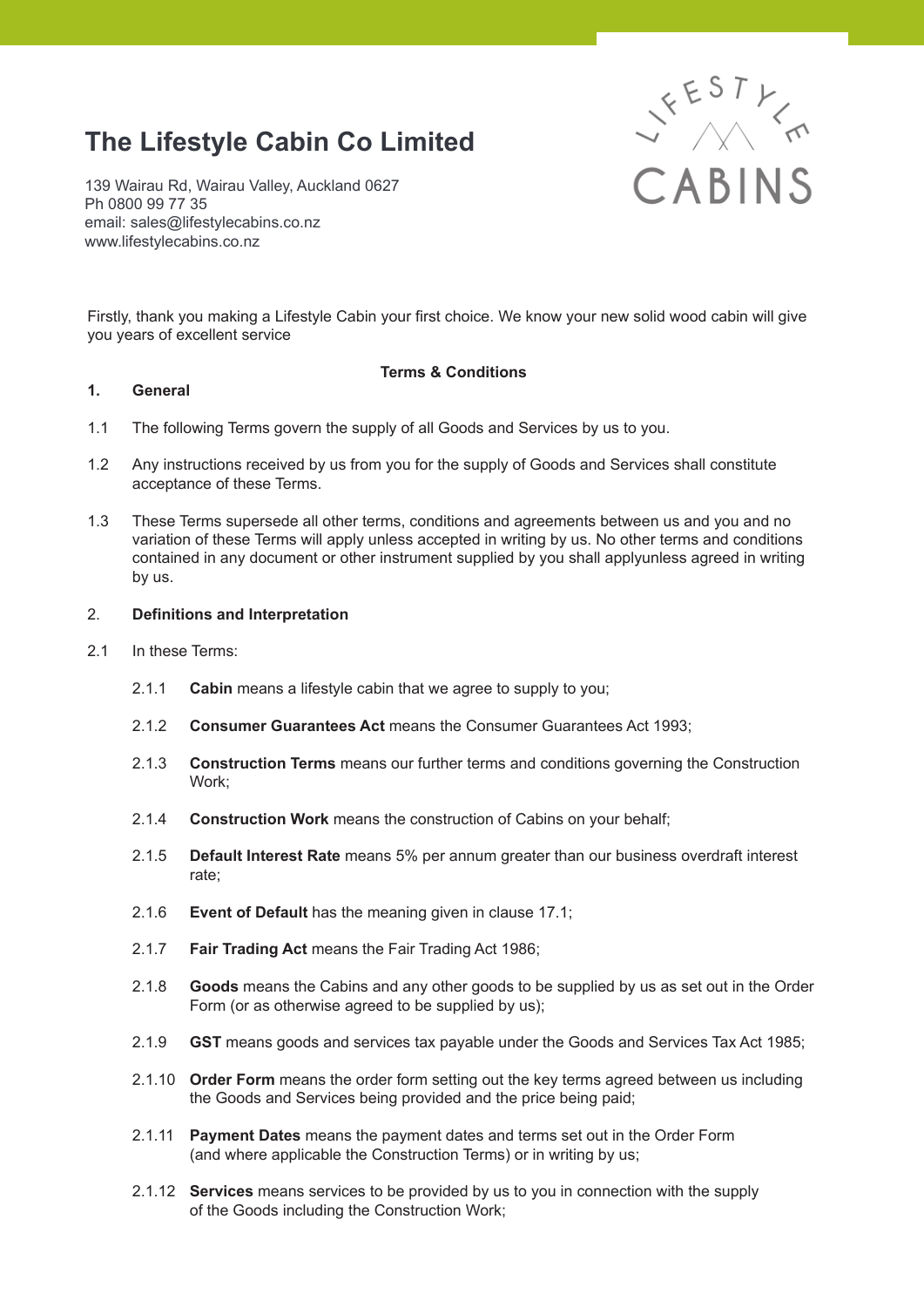- 2.1.13 **Site** means the site where the Cabin is to be constructed;
- 2.1.14 **Terms** means these terms and conditions (as amended from time to time);
- 2.1.15 **We, Us** and other like terms refers to The Lifestyle Cabin Co Limited;
- 2.1.16 **Working Days** means a day other than Saturday, Sunday or public holiday in Auckland;
- 2.1.17 **You, your** and other like terms refers to the customer described in the Order Form or in respect of whom we otherwise agree to supply Goods and/or Services.

## 2.2 In these Terms

- 2.2.1 Headings are for convenience only and will not affect the interpretation of these Terms;
- 2.2.2 All references to legislation are references to New Zealand legislation in force and include any subordinate legislation, by-law, regulation, order, statutory instrument or determination made under it, any re-enactment of, or amendment to, that legislation and all legislation passed in substitution for that legislation; and
- 2.2.3 The term "includes" or "including" (or similar terms) is deemed to be followed by the words "without limitation".
- 2.2.4 Where more than one person is named as the customer, each of those people shall be jointly and severally liable for all payments for the Goods and Services and all other obligations under these Terms.

# 3. **Goods and Services**

- 3.1 The Goods and Services to be supplied by us are as described in the Order Form or as otherwise agreed in writing by us.
- 3.2 We are not obliged to accept any order for Goods and Services (including as set out in the Order Form).

# 4. **Prices**

- 4.1 The prices of the Goods or Services are (except in the case of manifest error or fraud):
	- 4.1.1 As set out in the Order Form;
	- 4.1.2 Where no price is stated in the Order Form, the price according to our current price list; or
	- 4.1.3 As otherwise agreed in writing by us.
- 4.2 Unless stated otherwise all prices quoted are inclusive of GST.
- 4.3 Unless we agree in writing otherwise you will also pay all freight and dispatch charges in relation to delivery of the Goods.

# 5. **Payment**

- 5.1 You must pay the price for all Goods and Services as follows:
	- 5.1.1 On the Payment Dates;
	- 5.1.2 In full without deduction or set-off of any kind; and
	- 5.1.3 To the bank account nominated by us in writing from time to time.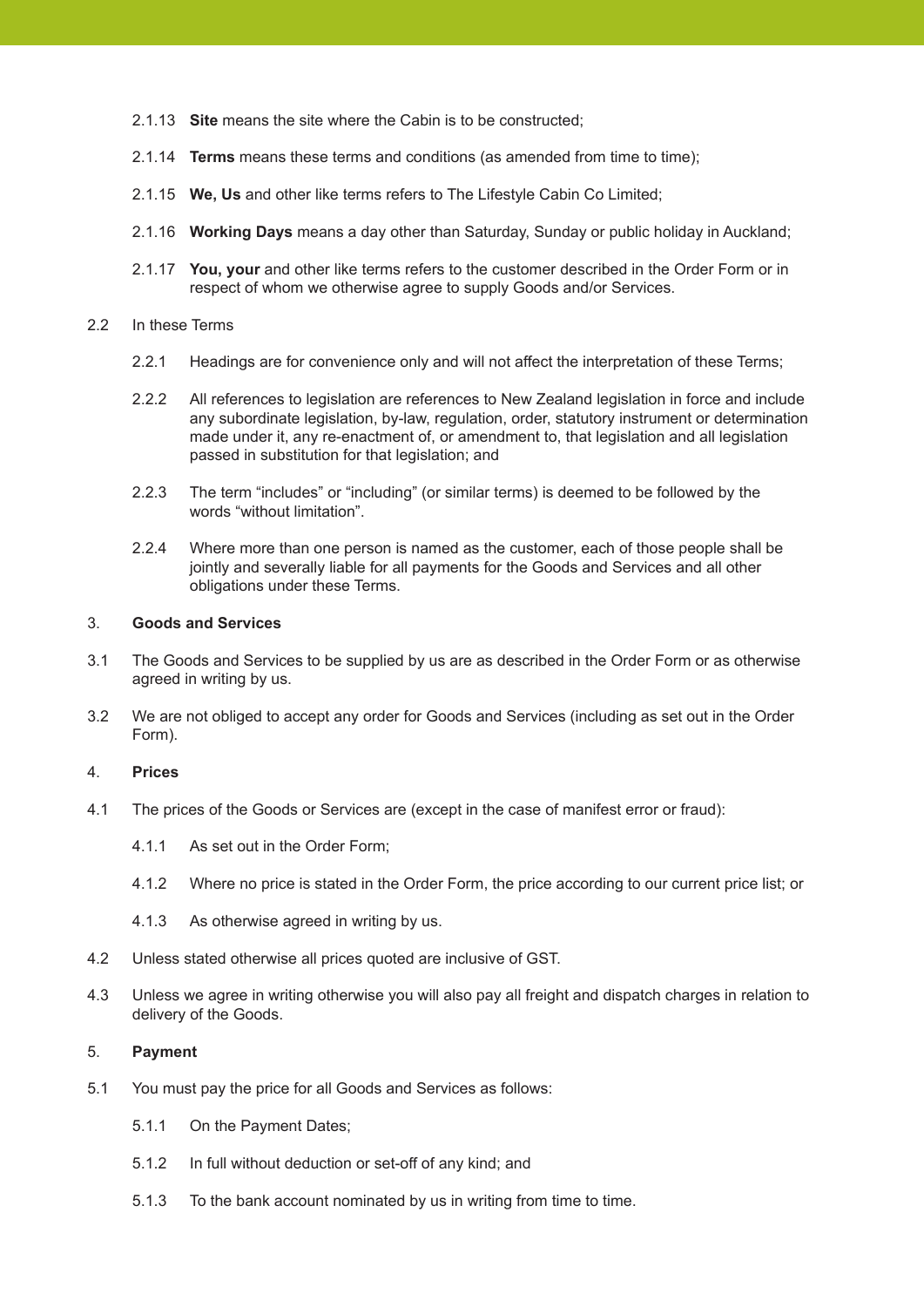# 6. **Cancellation**

- 6.1 If you wish to cancel an order, cancellation is at our discretion. If we agree to cancellation you may incur a cancellation fee which we will notify to you at the time of the cancellation.
- 6.2 We may cancel any order at any time before the Goods are delivered or the Services are provided by giving written notice to you.
- 6.3 On giving notice of cancellation under clause 6.2 we shall promptly repay to you any sums paid in respect of the price for those Goods and Services but we shall not otherwise be liable for any loss or damage arising from such cancellation.

# 7. **Customer Warranties**

7.1 You warrant that all information contained in the Order Form, including responses to any questions, or any other information provided to us is true and accurate in all material respects.

## 8. **Customer Acknowledgements**

- 8.1 You acknowledge that it is your responsibility to ensure that:
	- 8.1.1 The Site is suitable for construction of a Cabin including ensuring that the Site is flat and rectangular; and
	- 8.1.2 The construction of a Cabin at the Site will not be in breach of any restriction or covenant affecting the Site or any other regulatory requirement.
- 8.2 We will not be responsible or liable to you if the Site is not suitable for construction of the Cabin or if construction of the Cabin breaches any restriction or covenant affecting the Site.
- 8.3 Clause 8.1.1 does not apply to the extent that we have agreed to carry out foundation and site works to flatten the Site.

# 9. **Self-Build**

- 9.1 This clause applies where you have elected to construct a Cabin.
- 9.2 You acknowledge that it is your responsibility to construct or procure the construction of the Cabin in compliance with necessary legal requirements including obtaining all necessary consents.
- 9.3 You indemnify us in respect of all losses, damages, claims, costs, expenses and damages caused as a result of your failure to comply with clause 9.2.
- 9.4 We will not be responsible in respect of any damage caused by you in construction of a Cabin.

## 10. **Construction Terms**

- 10.1 Where we have agreed to construct the Cabin, the Construction Terms will also apply.
- 10.2 In the event of conflict between these Terms and the Construction Terms, the Construction Terms will take precedence.

# 11. **Risk and Title**

- 11.1 Risk passes to you on delivery of the Goods.
- 11.2 The legal and equitable title to Goods will not pass to us until payment in full for all Goods and Services supplied by us and all other amounts owing to us from you have been paid.
- 11.3 We may register a financing statement in respect of the retention of title under clause 11.2.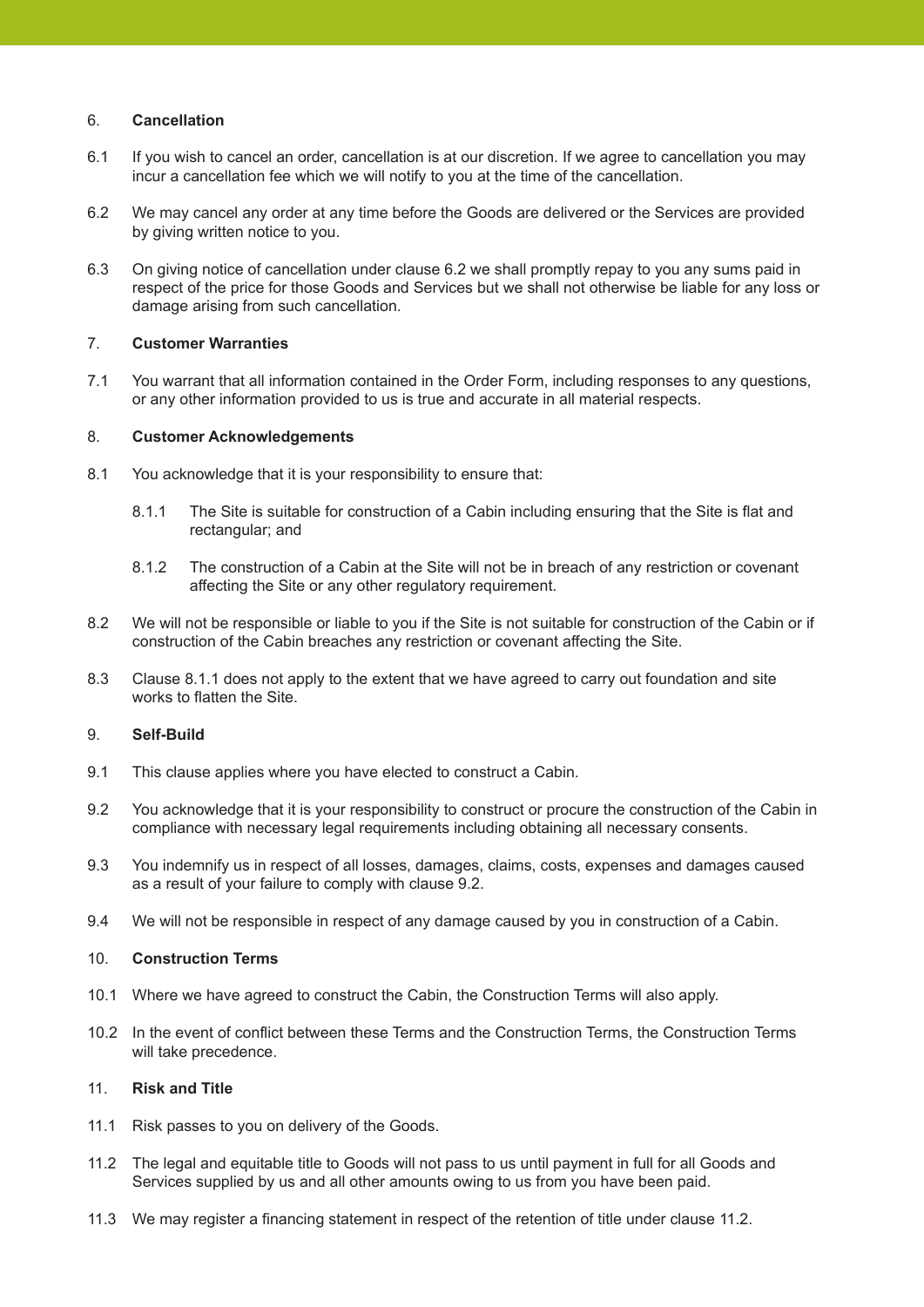# 12. **Delivery of Goods**

- 12.1 We deliver within New Zealand only.
- 12.2 We will use our reasonable endeavours to fulfil any orders and to make delivery of the Goods at any time that has been agreed but time will not be of the essence and we will not be responsible for any loss or damage sustained by you by reason of any delay in delivery or any failure to fulfil an order or make delivery, howsoever caused.
- 12.3 Delivery will be deemed complete when the Goods are transported to the place stated in the Order Form or otherwise agreed by us.
- 12.4 You shall make all arrangements necessary to take delivery of the Goods whenever and wherever they are tendered for delivery. We shall be entitled to assume that any person accepting delivery of the Goods is authorised to do so on your behalf. Where you do not take delivery of the Goods, without limiting any of our rights or remedies, you shall pay any storage fee in connection with the storage of the Goods until such time as they can be successfully delivered.
- 12.5 Where Goods are to be collected by you rather than delivered you agree to collect the Goods within 1 week of the agreed collection date. Where you do not collect the Goods, without limiting any of our rights or remedies, you shall pay any storage fee in connection with the storage of the Goods until such time as you collect them.

## 13. **Defective Goods**

- 13.1 You agree to inspect the Goods on delivery and notify us of any alleged damage caused during delivery of the Goods or of any other alleged defect, shortage in quantity, damage or failure to comply with the description.
- 13.2 You shall afford us an opportunity to inspect the Goods within a reasonable time following delivery if you believe the Goods are defective in any way.
- 13.3 Where Goods are defective or do not comply with any warranties provided by us we shall at our discretion:
	- 13.3.1 Repair the Goods;
	- 13.3.2 Replace the Goods; or
	- 13.3.3 Give you a refund.
- 13.4 Subject to clause 15.4, where you are a consumer (as defined in the Consumer Guarantees Act) you may also have rights and remedies under the Consumer Guarantees Act where Goods and Services do not comply with certain guarantees, as referred to in clause 14.2. Clause 13.3 does not limit these rights.
- 13.5 We shall not be liable in respect of defective Goods or in respect of damage to the Goods:
	- 13.5.1 If you have not stored or used the Goods in the a proper manner; or
	- 13.5.2 If you have caused the damage, including where you construct a Cabin.

## 14. **Warranties**

- 14.1 We warrant as follows (subject to the other provisions of this clause 14 and clause 15):
	- 14.1.1 We have the right to sell the Goods;
	- 14.1.2 The Goods match the description;
	- 14.1.3 The Goods comply with any agreed specifications; and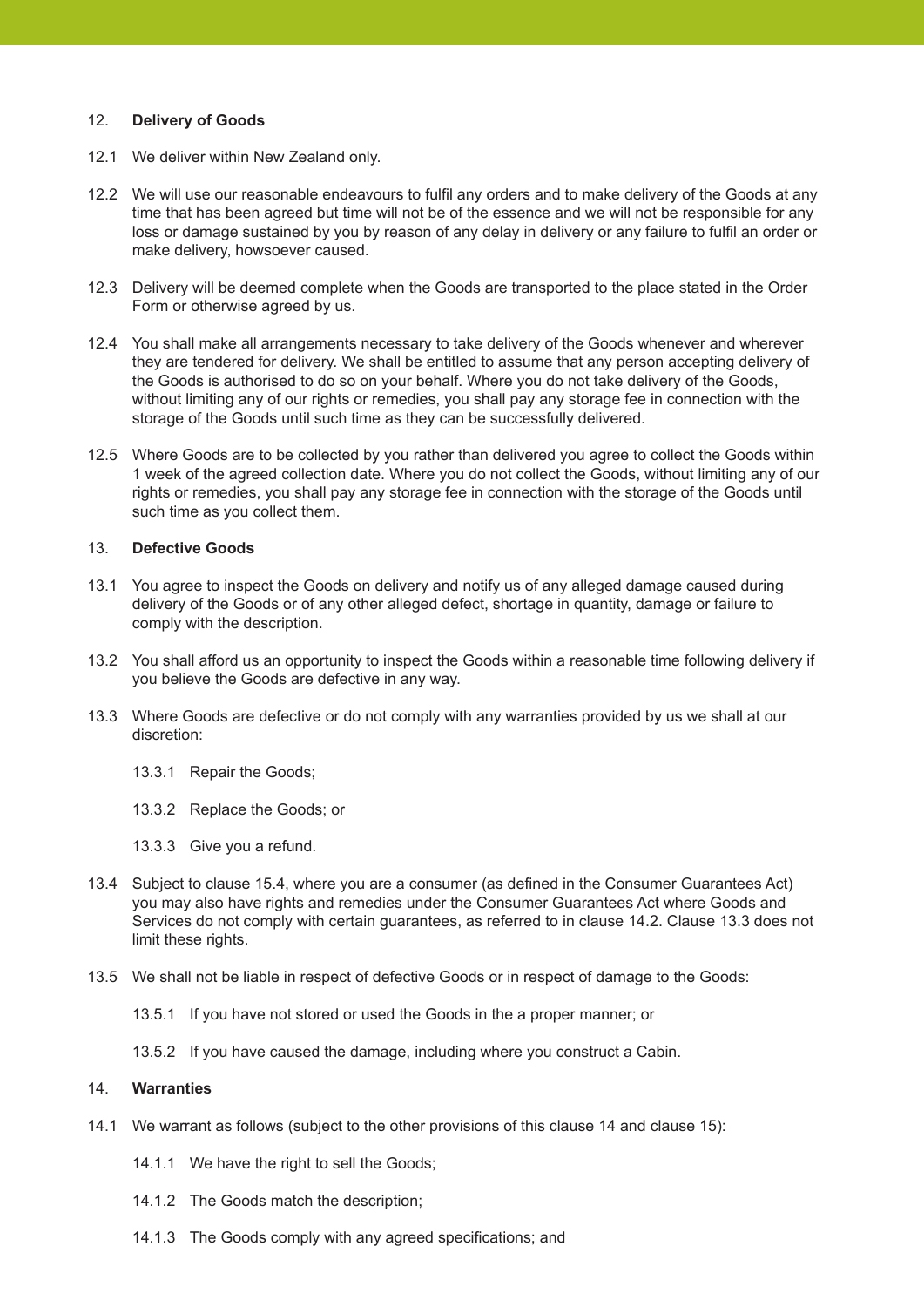14.1.4 In the terms of any product warranty included with the Goods.

- 14.2 Subject to clause 15.4, where you are a consumer (as defined in the Consumer Guarantees Act) certain guarantees may also apply in respect of the Goods and the provision of Services pursuant to the Consumer Guarantees Act. Clause 14.2 does not limit those guarantees.
- 14.3 Nothing in this clause or clause 15 limits any warranties that may apply under the Building Act 2004.

# 15. **Exclusion of Terms**

- 15.1 Apart from the warranties or guarantees described in clause 14 or any express warranties provided by us we make no representations and give no assurances, warranties or guarantees to you in relation to the Goods or the Services. To the maximum extent permitted by law, any representation, assurance, warranty or, guarantee implied by law, custom or practice is excluded.
- 15.2 To the maximum extent permitted by law none of our agents or representatives are authorised to make any representations, statements, conditions or agreements not expressed by one of our directors in writing nor are we bound by any such unauthorised statements.
- 15.3 Where you acquire the Goods and/or Services in trade, you and we agree to contract out of the following sections of the Fair Trading Act in accordance with section 5D of the Fair Trading Act:
	- 15.3.1 Section 9: Misleading and deceptive conduct generally;
	- 15.3.2 Section 12A: Unsubstantiated Representations;
	- 15.3.3 Section 13: False or misleading representations.
- 15.4 Where you acquire the Goods and/or Services in trade, you and we agree to contract out of the Consumer Guarantees Act (to the extent that it is applicable) in accordance with section 43 of the Consumer Guarantees Act.
- 15.5 You agree that it is fair and reasonable to be bound by clauses 15.3 and 15.4.

#### 16. **Liability**

- 16.1 To the maximum extent permitted by law:
	- 16.1.1 We are not liable to you whether in contract, tort or otherwise to you for any indirect or consequential loss or loss of business or other profits under or in connection with these Terms or the use or operation of the Goods and Services or resulting from the exercise or purported exercise of any rights conferred on us by these Terms;
	- 16.1.2 Our monetary liability to you shall be limited to the price of the Goods or Services in question.
- 16.2 None of our employees, agents or independent contractors shall in any circumstances be liable to you for any loss or damage whether arising or resulting directly, indirectly or consequentially from any act, neglect or default on the part of such person while acting in the course of or in connection with his or her employment, agency or engagement.

# 17. **Default**

- 17.1 You commit an Event of Default if:
	- 17.1.1 Any payment is not made on or before a Payment Date;
	- 17.1.2 You breach any of these Terms (or where applicable the Construction Terms);
	- 17.1.3 In our opinion you will be unable to meet your debts as they fall due;.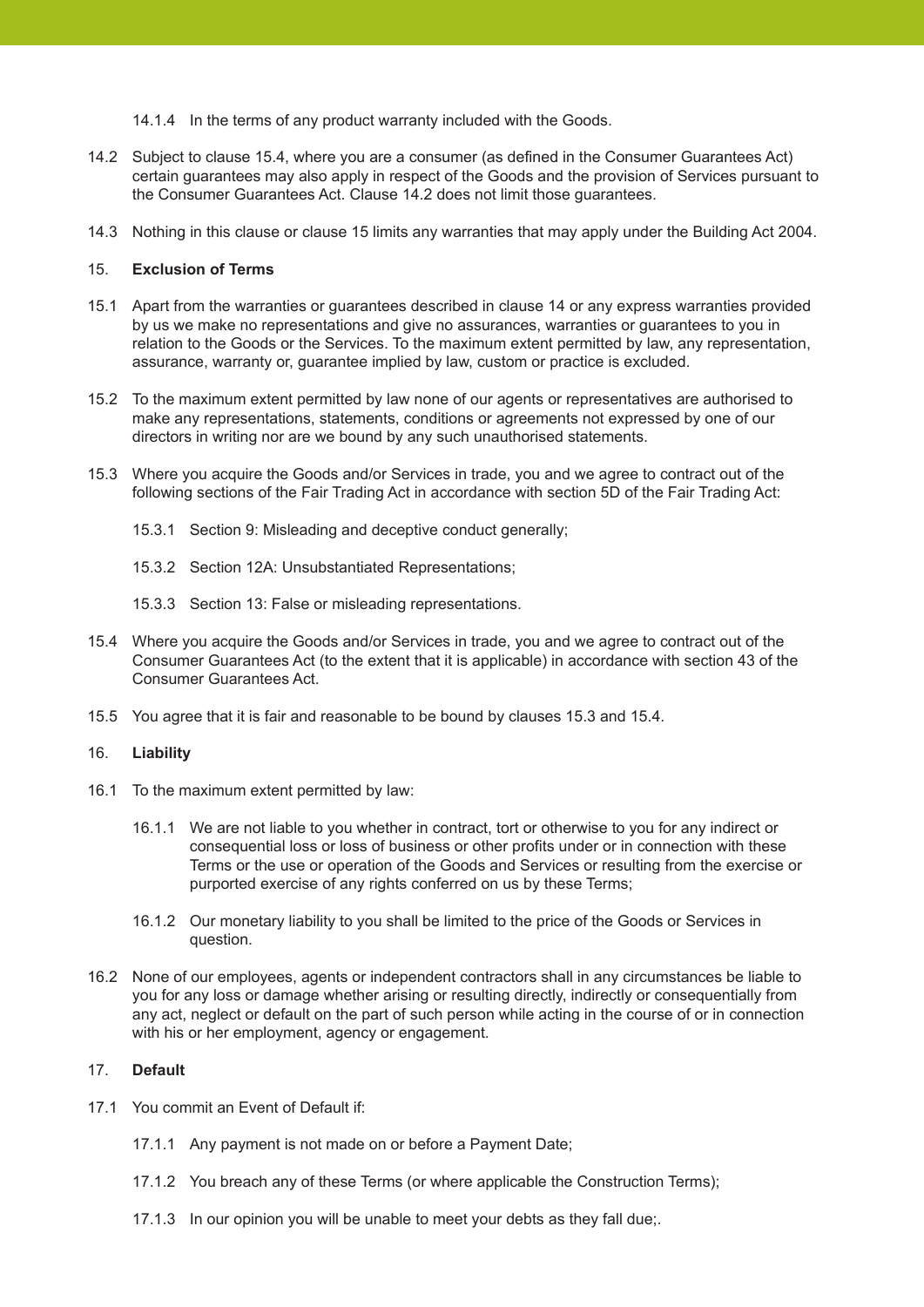- 17.1.4 You commit an act of bankruptcy or are declared bankrupt;
- 17.1.5 You become insolvent, convene a meeting with your creditors or propose or enter into an arrangement with creditors, or make an assignment for the benefit of your creditors, or;
- 17.1.6 A receiver, manager, liquidator (provisional or otherwise) or similar person is appointed in respect of you or any of your assets,
- 17.2 Where you are acquiring the Goods and/or Services for the purposes of a business you also commit an Event of Default if you cease or threaten to cease to carry on business.
- 17.3 If an Event of Default occurs, without prejudice to any other rights or remedies available to us under these Terms or otherwise:
	- 17.3.1 All amounts owing to us, whether or not due for payment, shall immediately become due and payable;
	- 17.3.2 We may withhold deliveries of Goods or provision of Services;
	- 17.3.3 We may cancel or suspend any order; and

 17.3.4 We may charge interest on any overdue amount at the Default Interest Rate from the due date of the outstanding invoice until the date of payment.

17.4 If we cancel or suspend any order we will not be liable to you for any loss or damage whatsoever arising from such cancellation.

#### 18. **Use of Third Parties**

18.1 We may subcontract with any other person, firm or company to supply the Goods or provide the Services.

#### 19. **Collection, Use and Disclosure of Information**

- 19.1 You agree that we may collect personal information from you that we reasonably require to:
	- 19.1.1 Supply the Goods and provide the Services;
	- 19.1.2 Assess your creditworthiness;
	- 19.1.3 Administer and enforce these Terms;
	- 19.1.4 Maintain credit records held by us, any related company and external agencies;
	- 19.1.5 Conduct market research, data processing and statistical analysis; and
	- 19.1.6 Market our goods and services.
- 19.2 You authorise us to collect from third parties any personal information for the purposes set out in clause 19.1.
- 19.3 All such information shall be held by us at our business address and by other parties for the purposes described above in clause 19.1.
- 19.4 You may request access to or correction of the personal information that we hold by contacting us.

#### 20. **Proprietary Information**

20.1 We retain ownership of and copyright in all design details, specifications, software, technical handbooks, drawings or other material prepared or supplied by us to you.